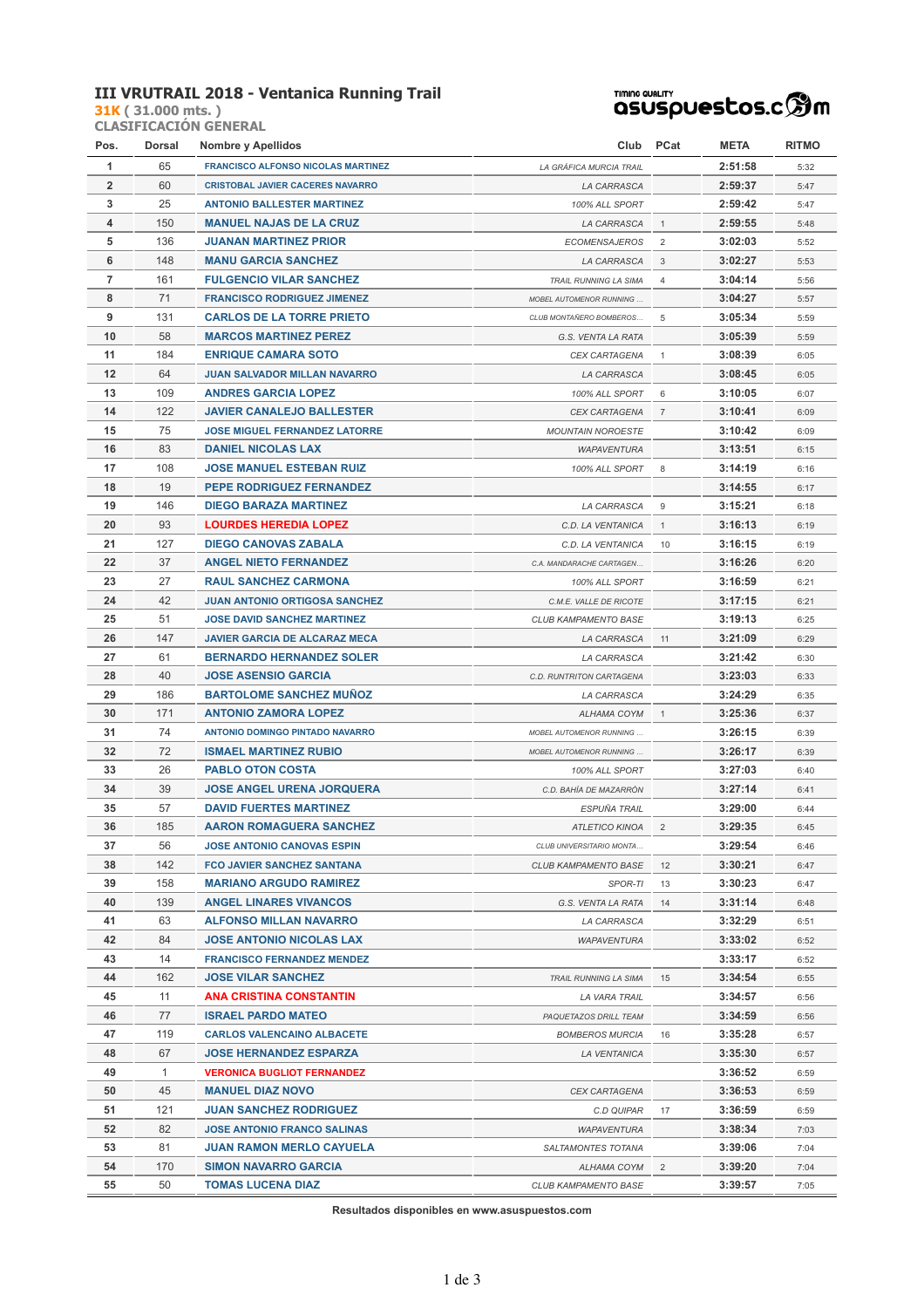#### **III VRUTRAIL 2018 - Ventanica Running Trail**

**31K ( 31.000 mts. ) CLASIFICACIÓN GENERAL**

# TIMING QUALITY<br>QSUSPUESCOS.C **SOM**

| Pos. | Dorsal | <b>Nombre y Apellidos</b>            | Club                        | <b>PCat</b>    | <b>META</b> | <b>RITMO</b> |
|------|--------|--------------------------------------|-----------------------------|----------------|-------------|--------------|
| 56   | 153    | <b>JAIME RUIZ ARAGON</b>             | <b>MONOLITOS TRAIL TEAM</b> | 18             | 3:41:06     | 7:07         |
| 57   | 23     | <b>SERGIO LOSA ORTIZ</b>             |                             |                | 3:41:10     | 7:08         |
| 58   | 169    | <b>GINES CAZORLA BALSAS</b>          | ALHAMA COYM                 | 3              | 3:42:44     | 7:11         |
| 59   | 92     | <b>ESTER SANCHEZ PEREZ</b>           | CLUB CUATRO SANTOS CARTA    | 2              | 3:44:17     | 7:14         |
| 60   | 187    | <b>DAVID NICOLAS MATEO</b>           | C.M.E. VALLE DE RICOTE      |                | 3:44:58     | 7:15         |
| 61   | 85     | <b>FRANCISCO SEGUI CAMACHO</b>       | <b>WAWBECK TRAIL</b>        |                | 3:45:55     | 7:17         |
| 62   | 137    | <b>ANDRES IGNACIO CAMPOS GARCIA</b>  | G.S. VENTA LA RATA          | 19             | 3:46:10     | 7:17         |
| 63   | 54     | <b>JORGE ZAPATA ALBURQUERQUE</b>     | <b>CLUB KAMPAMENTO BASE</b> |                | 3:46:22     | 7:18         |
| 64   | 120    | <b>CARLOS BALLESTER MENDEZ</b>       | C.A. TOTANA                 | 20             | 3:47:29     | 7:20         |
| 65   | 141    | PEDRO JOSE MONEDERO RAIGAL           | CLUB KAMPAMENTO BASE        | 21             | 3:47:45     | 7:20         |
| 66   | 62     | <b>RAMON IBARRA IBARRA</b>           | LA CARRASCA                 |                | 3:48:38     | 7:22         |
| 67   | 173    | <b>FRANCISCO AGUDO RUIZ</b>          | CLUB FALCOTRAIL CEHEGIN     | 4              | 3:48:40     | 7:22         |
| 68   | 128    | <b>JUAN FRANCISCO AGUDO RUIZ</b>     | CLUB FALCOTRAIL CEHEGIN     | 22             | 3:48:42     | 7:22         |
| 69   | 174    | <b>ANTONIO GUILLERMO CONESA</b>      | CLUB KAMPAMENTO BASE        | 5              | 3:48:54     | 7:23         |
| 70   | 43     | <b>DAVID GONZALEZ RUBIO</b>          | C.D. RUNTRITON CARTAGENA    |                | 3:48:55     | 7:23         |
| 71   | 8      | <b>MARTA SANCHEZ GONZALEZ</b>        | C.M.E. VALLE DE RICOTE      |                | 3:50:13     | 7:25         |
| 72   | 31     | <b>BENITO PENAS NICOLAS</b>          | ASOCIACIÓN LORCA SANTIA     |                | 3:53:10     | 7:31         |
| 73   | 157    | <b>AMALIO JUAN GOMEZ OLIVARES</b>    | <b>SIMPLEMENTE RUNNERS</b>  | 23             | 3:53:50     | 7:32         |
| 74   | 30     | <b>JAVIER NAVARRO NAVARRO</b>        | ASOCIACION LORCA SANTIAG    |                | 3:54:25     | 7:33         |
| 75   | 70     | <b>SERGIO NAVARRO ARRONIZ</b>        | LORCA-SANTIAGO              |                | 3:56:00     | 7:36         |
| 76   | 68     | <b>AGUSTIN RUIZ VIVANCOS</b>         | <b>LA VENTANICA</b>         |                | 3:56:46     | 7:38         |
| 77   | 103    | <b>JESUS HERNANDEZ ACEITUNO</b>      |                             | 24             | 3:56:49     | 7:38         |
| 78   | 104    | <b>F.JAVIER MARMOL FERNANDEZ</b>     |                             | 25             | 3:58:12     | 7:41         |
| 79   | 154    | <b>JOSE ANDREU</b>                   | PAQUETAZOS DRILL TEAM       | 26             | 3:58:18     | 7:41         |
| 80   | 172    | <b>FRANCISCO CAMARA MURCIA</b>       | CEX CARTAGENA               | 6              | 3:59:52     | 7:44         |
| 81   | 110    | <b>ROBERTO PASCUAL GUTIERREZ</b>     | A TO TRAPO                  | 27             | 4:01:46     | 7:47         |
| 82   | 143    | <b>AURELIO CANOVAS MARTINEZ</b>      | <b>KASINA TRAIL</b>         | 28             | 4:05:43     | 7:55         |
| 83   | 176    | <b>JOSE FCO. MARTINEZ PEREZ</b>      | <b>CORRE X CREVILLENT</b>   | $\overline{7}$ | 4:06:50     | 7:57         |
| 84   | 105    | <b>FULGENCIO PENALVER SANCHEZ</b>    |                             | 29             | 4:07:11     | 7:58         |
| 85   | 165    | <b>JOAQUIN ALFONSO BELEN</b>         |                             | 8              | 4:08:22     | 8:00         |
| 86   | 111    | <b>JOAQUIN AMAT PINAR</b>            | <b>ACHOQUEBUENO</b>         | 30             | 4:09:09     | 8:02         |
| 87   | 98     | <b>LUCIA GARCIA HEREDIA</b>          | G.S. VENTA LA RATA          | 3              | 4:09:23     | 8:02         |
| 88   | 29     | <b>JOSE RODRIGUEZ HERNANDEZ</b>      | ALHAMA COYM                 |                | 4:10:31     | 8:04         |
| 89   | 177    | <b>DOMINGO GARCIA JIMENEZ</b>        | G.S. VENTA LA RATA          | 9              | 4:11:43     | 8:07         |
| 90   | 59     | <b>JOSE JAVIER AROCA MARTINEZ</b>    | <b>GRUPO HINNENI</b>        |                | 4:12:22     | 8:08         |
| 91   | 130    | <b>FELIPE PALAZON PALAZON</b>        | CLUB KAMPAMENTO BASE        | 31             | 4:12:32     | 8:08         |
| 92   | 166    | <b>ANICETO ESCRIBANO CANOVAS</b>     |                             | 10             | 4:13:07     | 8:09         |
| 93   | 4      | <b>ELVIRA GUTIERREZ BERNAL</b>       | ALHAMA COYM                 |                | 4:14:19     | 8:12         |
| 94   | 3      | <b>VANESA ANON MANSILLA</b>          | ALHAMA COYM                 |                | 4:14:20     | 8:12         |
| 95   | 79     | LORENZO ALBALADEJO DAVO              | <b>ROLLER MASTERS</b>       |                | 4:14:34     | 8:12         |
| 96   | 9      | <b>EUGENIA GIL BALLESTER</b>         | CLUB CHOTACABRAS            |                | 4:15:11     | 8:13         |
| 97   | 78     | <b>PEDRO ZAMORA PRADES</b>           | PAQUETAZOS DRILL TEAM       |                | 4:16:20     | 8:16         |
| 98   | 106    | <b>EUGENIO SANCHEZ FERNANDEZ</b>     |                             | 32             | 4:17:20     | 8:18         |
| 99   | 188    | <b>ALEJANDRO ENA BERNAD</b>          |                             | 3              | 4:18:26     | 8:20         |
| 100  | 44     | <b>ANGEL GARCIA CONESA</b>           | <b>CEX CARTAGENA</b>        |                | 4:18:50     | 8:20         |
| 101  | 80     | <b>JUAN ANTONIO LOPEZ CANOVAS</b>    | <i>SALTAMONTES TOTANA</i>   |                | 4:21:14     | 8:25         |
| 102  | 69     | <b>FRANCISCO JAVIER MARIN BERNAL</b> | LAS CABRAS TIRAN AL MONT    |                | 4:22:06     | 8:27         |
| 103  | 48     | <b>JOSE BARRANCOS GARCIA</b>         | CLUB CHOTACABRAS            |                | 4:22:10     | 8:27         |
| 104  | 17     | <b>VICENTE MUNOZ GIL</b>             |                             |                | 4:22:51     | 8:28         |
| 105  | 180    | <b>SIMON MARTINEZ MARTINEZ</b>       | G.S. VENTA LA RATA          | 11             | 4:23:02     | 8:29         |
| 106  | 116    | <b>JUAN FCO RUIZ GARCIA</b>          | ASALTAMONTES                | 33             | 4:23:32     | 8:30         |
| 107  | 107    | <b>IGNACIO VILLAR GOMEZ</b>          |                             | 34             | 4:26:52     | 8:36         |
| 108  | 156    | <b>FRANCISCO ROS FERNANDEZ</b>       | <b>RANERO CORRE</b>         | 35             | 4:26:56     | 8:36         |
| 109  | 13     | <b>ENCINA LOPEZ MARTINEZ</b>         | MURSAH SHISHA TRAIL CLUB    |                | 4:28:17     | 8:39         |
| 110  | 135    | <b>JUAN JOSE CARCEL MANZANO</b>      | COSTERA SUR TRAIL PAN MO    | 36             | 4:28:42     | 8:40         |

**Resultados disponibles en www.asuspuestos.com**